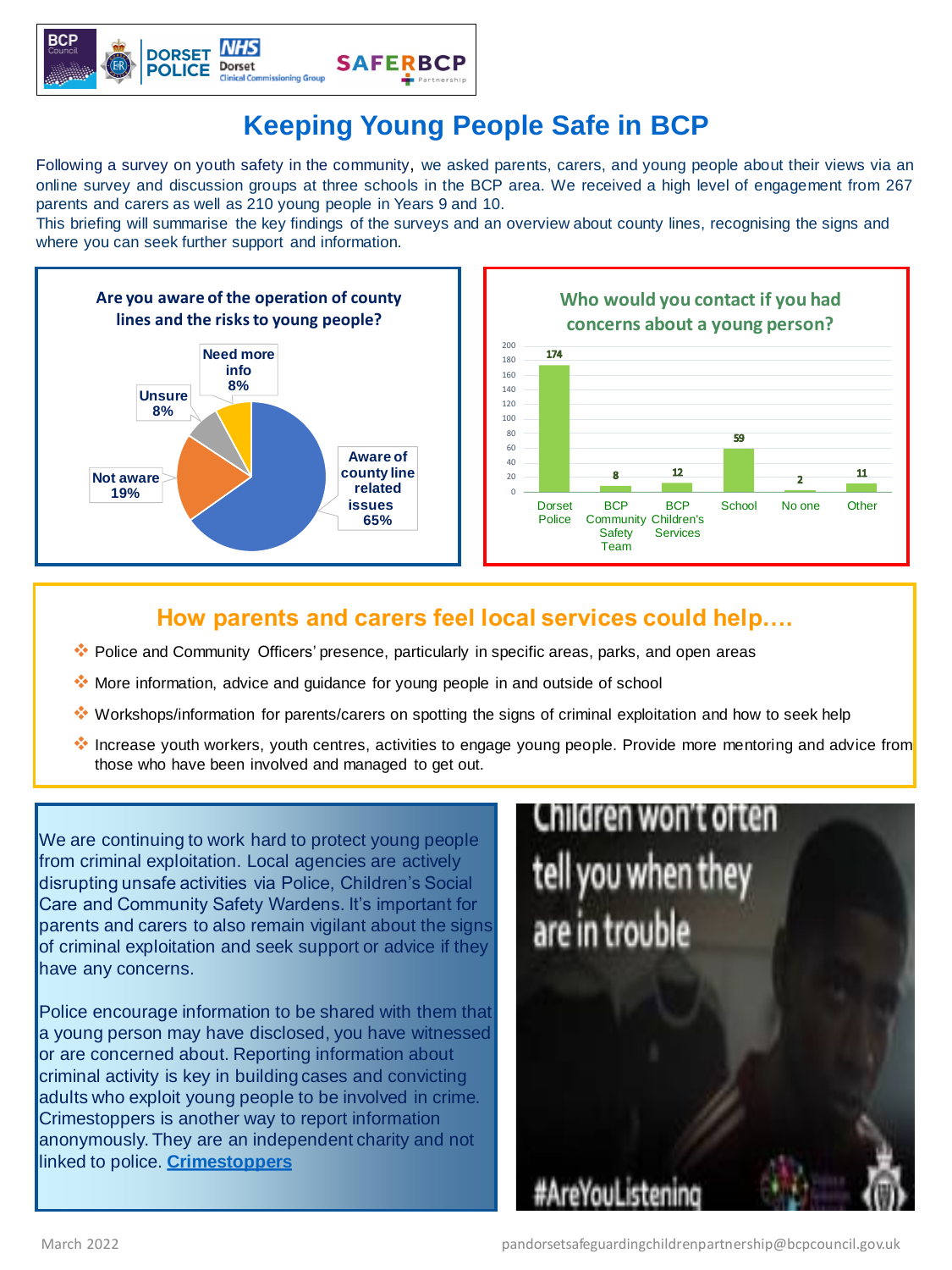Young people in Years 9 and 10 were offered the opportunity to share their views via an online survey available at three local secondary schools. There were 210 responses in total and below is a summary of their voices….

The key findings from the survey showed that young people are most concerned about being a victim of crime, local gangs and being bullied. On the opposite end, young people felt least concerned about travelling to and from school and being pressured to join gangs. The majority of young people said they felt safe in the area they lived in during the day but felt less safe during the evening. To support with this, they said more CCTV in parks and public places, more uniformed police officers and fewer drug dealers would help them feel safer in the area they live. Just over half the young people asked knew how to report a non urgent crime to police and make a report, this shows that young people would benefit from education on how to report something and what support is available if they have any concerns. 'Fearless' offers advice to young people about crimes that may have affected them and maintains their anonymity. It's part of Crimestoppers **[Fearless](https://www.fearless.org/)**







March 2022 pandorsetsafeguardingchildrenpartnership@bcpcouncil.gov.uk